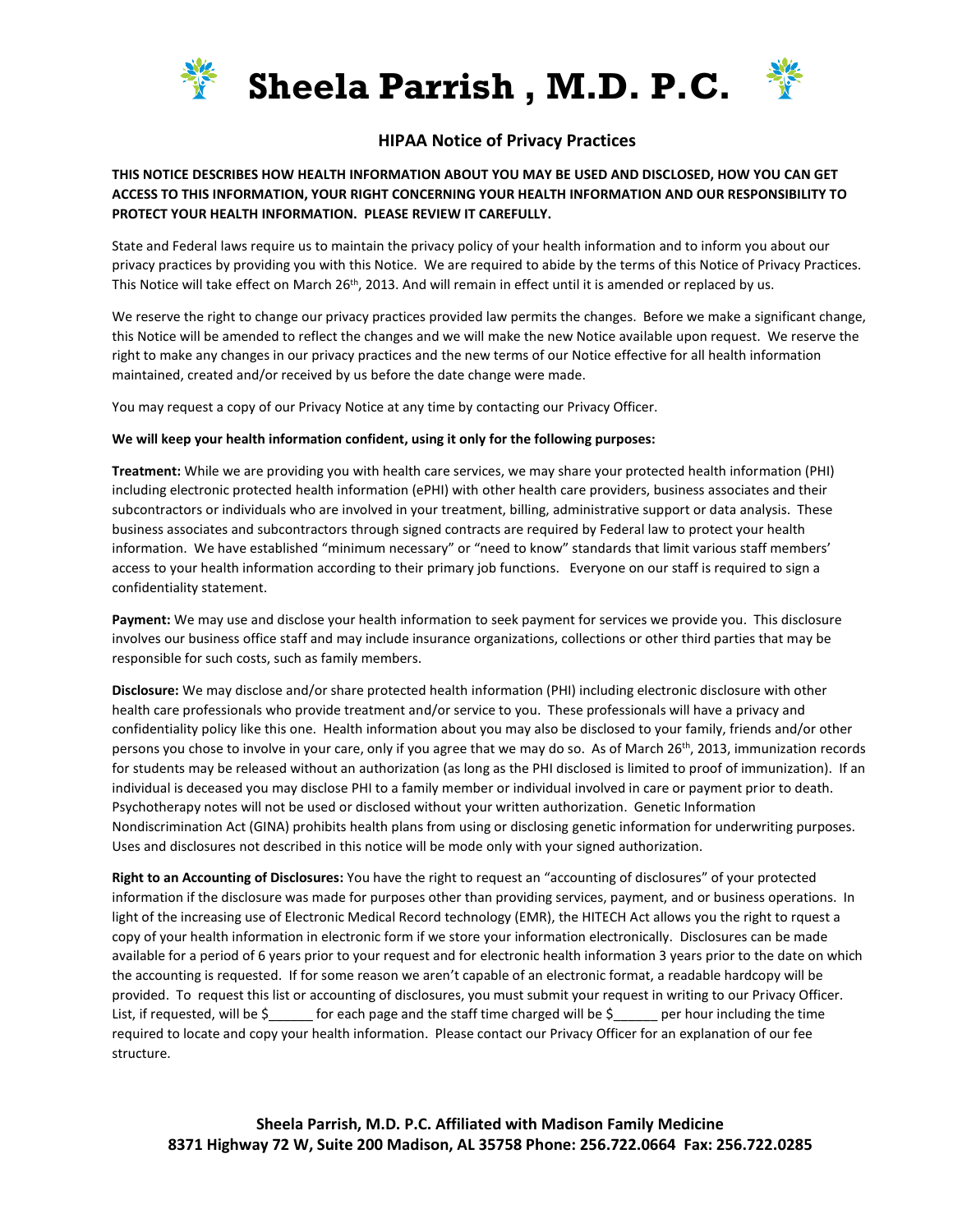



**Right to Request Restriction of PHI:** If you pay in full our of pocket for your treatment, you can instruct us not to share information about your treatment with your health plan; if the request is not required by law. Effective March 26, 2013, The Omnibus Rule restricts provider's refusal of an individual's request not to disclose PHI.

**Non-routine Disclosures:** You have the right to receive list of non-routine disclosures we have made of your health care information. You can request non-routine disclosures going back 6 years starting on April 14, 2003.

**Emergencies:** We may use or disclose your health information to notify, or assist in the notification of a family member or anyone responsible for your care, in case of any emergency involving your care, your location, your general condition or death. If at all possible, we will provide you with an opportunity to object to this use or disclosure. Under emergency conditions or if you are incapacitated, we will use our professional judgement to make reasonable inferences of your best interest by allowing someone to pick up filled prescriptions, x-rays, or other similar forms of health information and/or supplies unless you have advised us otherwise.

**Healthcare Operations:** We will use and disclose your health information to keep our practice operable. Examples of personnel who may have access to this information include, but are not limited to, our medical records staff, insurance operations, health care clearinghouses and individuals performing similar activities.

**Required by Law:** We may use or disclose your health information when we are required to do so by law. (Court or administrative orders, subpoena, discovery request or other lawful process.) We will use and disclose your information when requested by national security intelligence and other State and Federal officials and/or if you are an inmate or otherwise under the custody of law enforcement.

**National Security:** The health information of Armed Forces personnel may be disclosed to military authorities under certain circumstances. If the information is required for lawful intelligence, counterintelligence or other national security activities, we may disclose it to authorized federal officials.

**Abuse or Neglect:** We may disclose your health information to appropriate authorities if we reasonably believe that you are a possible victim of abuse, neglect, or domestic violence or the possible victim of other crimes. This information will be disclosed only to the extent necessary to prevent a serious threat to your health or safety or that of others.

**Public Health Responsibilities:** We will disclose your health care information to report problems with products, reactions to medications, product recalls, disease/infection exposure and to prevent and control disease, injury and/or disability.

**Marketing Health-Related Services:** We will not use your health information for marketing purposes unless we have your written authorization to do so. Effective March 26, 2013, we are required to obtain an authorization for marketing purposes if communication about a product or service is provided and we receive financial remuneration (getting paid in exchange for making the communication). No authorization is required if communication is made face-to-face or for promotional gifts.

**Sale of PHI:** We are prohibited to disclose PHI without an authorization if it constitutes remuneration (getting paid in exchange for the PHI). "Sale of PHI" does not include disclosures for public health, certain research purposes, treatment and payment, and for any other purpose permitted by the Privacy Rule, where the only renumeration received is "a reasonable cot-based fee" to cover the cost to prepare and transmit the PHI for such purpose or a fee otherwise expressly permitted by law. Corporate transactions (i.e, sale, transfer, merger, consolidation) are also excluded from the definition of "sale".

**Appointment Reminders:** We may use your health records to remind you of your recommended services, treatment or scheduled appointments.

**Access:** Upon written request, you have the right to inspect and get copies of your health information (and that of an individual for whom you are a legal guardian.) We will provide access to health information in a form/format requested by you. There will be some limited exceptions. If you wish to examine your health information, you will need to complete and submit an appropriate request form. Contact our Privacy Officer for a copy of the request form. You may also request access by sending us a letter to the address at the end of this Notice. Once approved, and appointment can be made to review your

**Sheela Parrish, M.D. P.C. Affiliated with Madison Family Medicine 8371 Highway 72 W, Suite 200 Madison, AL 35758 Phone: 256.722.0664 Fax: 256.722.0285**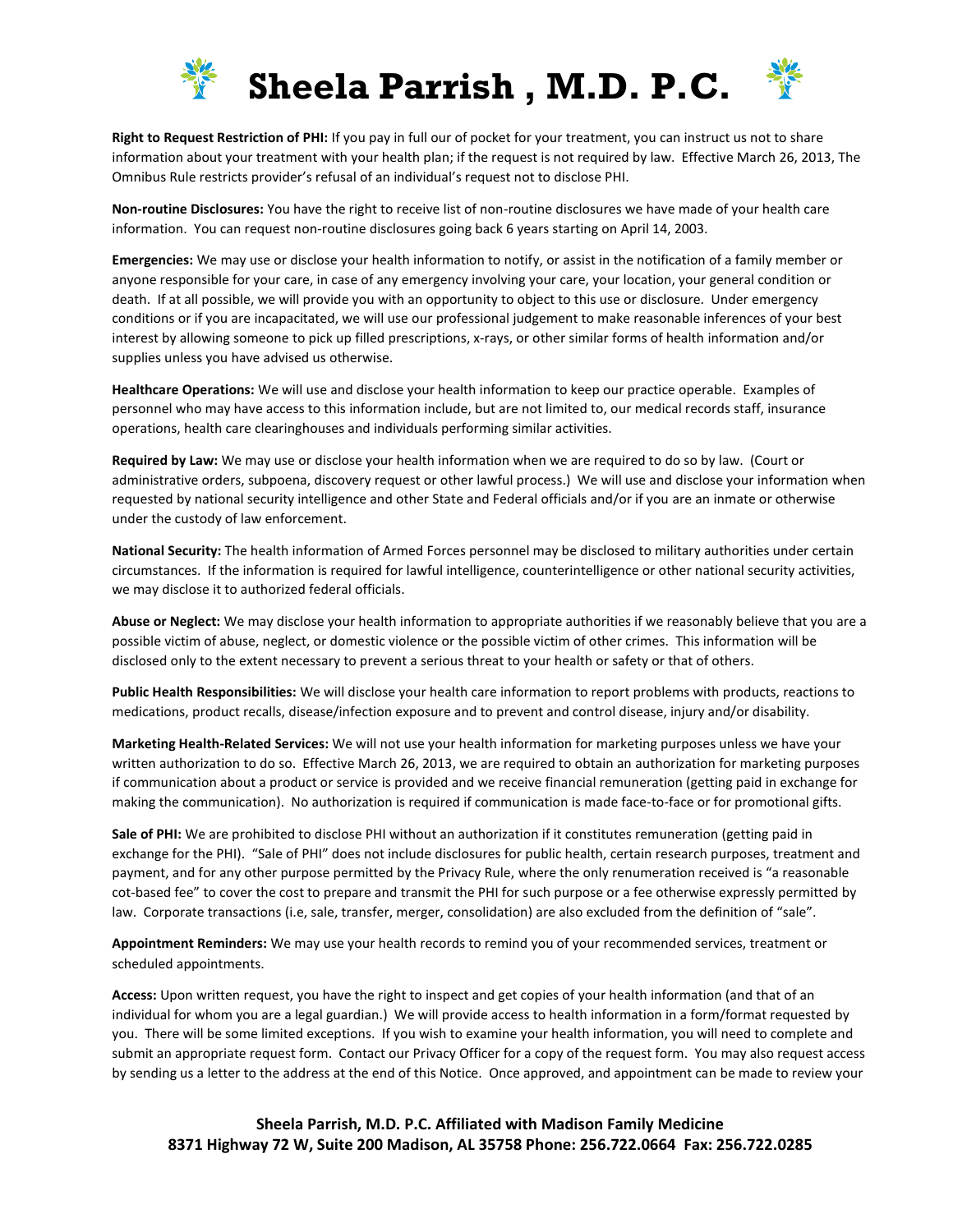



records. Copies, if requested, will be  $\zeta$  for each page and the staff time charged will be  $\zeta$  per hour including the time required to copy your health information. If you want the copies mailed to you, postage will also be charged. Access to your health information in electronic format, a readable hardcopy will be provided. If you prefer a summary or an explanation of your health information, we will provide it for a fee. Please contact our Privacy Officer for an explanation of our fee structure.

**Amendment:** You have the right to amend your healthcare information if you feel it is inaccurate or incomplete. Your request must be in writing and must include an explanation of why the information should be amended. Under certain circumstances your request may be denied.

**Breach Notification Requirements:** It is presumed that any acquisition, access, use or disclosure of PHI not permitted under HIPAA regulations is a breach. We are required to complete a risk assessment, and if necessary, inform HHS and take any other steps required by law. You will be notified of the situation and any steps you should take to protect yourself against harm due to the breach.

#### **QUESTIONS AND COMPLAINTS**

You have the right to file a complaint with us if you feel we have not complied with our Privacy Policies. Your complaint should be directed to our Privacy Officer. If you feel we may have violated your privacy rights, or if you disagree with a decision we made regarding your access to your health information, you can complain to us in writing. Request a complaint Form from our Privacy Officer. We support your right to the privacy of your information and will not retaliate in any way if you choose to file a complaint with us or with the U.S. Department of Health and Human Services.

#### **HOW TO CONTACT US:**

**Sheela Parrish, M.D. P.C. 8371 Highway 72 West, Suite 200 Madison, AL 35758 (256) 722-0664**